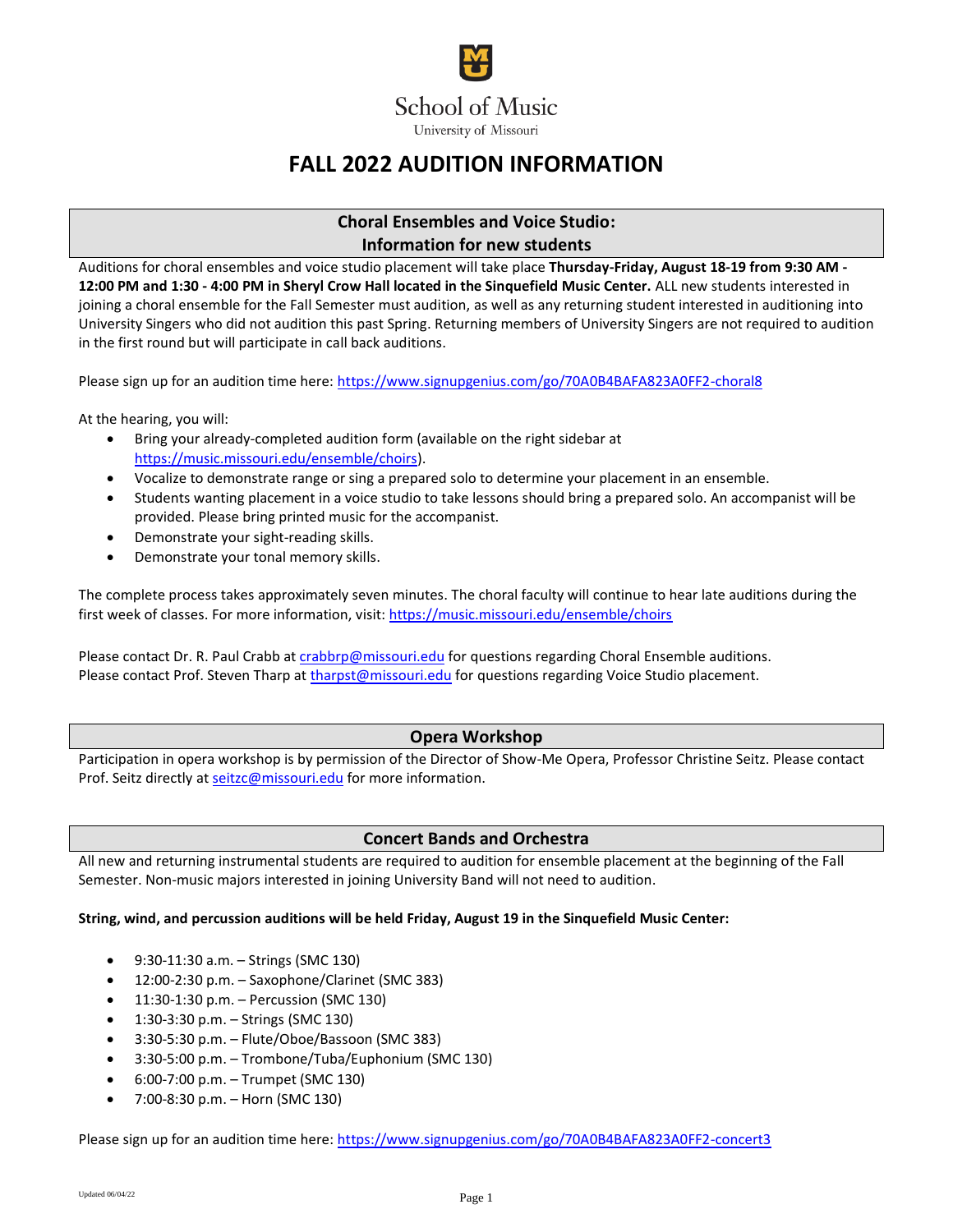# **School of Music**

University of Missouri

The audition process will take approximately four minutes. Audition excerpts are posted at

<https://music.missouri.edu/ensemble/concert-bands> and [https://music.missouri.edu/ensemble/orchestra.](https://music.missouri.edu/ensemble/orchestra) Please note that **incoming first-year string players** should prepare the excerpts for their instrument **OR** contrasting excerpts from a solo work of their choice not to exceed 5 minutes in length demonstrating technical command and expressive range. Returning string players should prepare the excerpts for their instrument only.

Rosters will be posted online by Monday, August 22 at 10 AM. Adjustments to registration will need to be made immediately after audition results are posted. All rehearsals will begin as scheduled on Monday, August 22.

Questions? Please contact Brooke Danielsen a[t danielsenb@missouri.edu.](mailto:danielsenb@missouri.edu)

#### **Jazz Ensembles**

**Auditions for big bands** will include 1-3 sight-reading examples selected from classic jazz charts. Students are also encouraged to learn one (or two) of the posted jazz etudes. Improvisation is also encouraged, but optional for students comfortable with soloing. Chord changes for the etudes are provided and can used to improvise over. **Auditions for combos** will include improvisation on 1-2 tunes of the student's choice. Students should select tunes that they are comfortable with and demonstrate their abilities. **Jazz big bands and combos are open to students of any major.**

#### **Jazz audition schedule:**

Friday, August 19

- 12:00-3:00 p.m. Rhythm Section (FAB 134)
- 3:00-7:00 p.m. Trumpet/Trombone/Saxophone/Vocals (SMC 306)

To sign up for a jazz audition (10-minute audition slot), click here: [https://www.signupgenius.com/go/70A0B4BAFA823A0FF2](https://www.signupgenius.com/go/70A0B4BAFA823A0FF2-jazz5) [jazz5](https://www.signupgenius.com/go/70A0B4BAFA823A0FF2-jazz5)

Rosters will be posted by Monday, August 22 at 10 AM. Adjustments to registration will need to be made immediately after audition results are posted. Rehearsals will begin Monday, August 22 for Big Bands and Thursday, August 25 for Combos.

#### Audition Requirements

#### **Instrumentalists:**

- Sight-reading (big band only)
- Improvisation (required for combo, optional for big band)
- Players select a tune of their choice. Performers newer to improvisation are encouraged to improvise over a blues. More advanced improvisers are encouraged to select a more challenging tune.
- Prepared Etude (optional for big band available here [music.missouri.edu/ensemble/jazz.](https://music.missouri.edu/ensemble/jazz) *Prepared etudes can be used to help determine chair and/or band placement. They are encouraged but not a required part of the audition process.*

#### **Drummers:**

- Various grooves at a variety of tempos (swing, shuffle, bossa nova, funk, ballad with brushes, etc.)
- Sight-reading (big band only)
- Soloing (optional if demonstrating solo ability, be prepared to solo over the form of a song, as well as trade 4 or 8 bar phrases).

#### **Vocalists:**

- Two pieces, memorized (one medium-up tempo swing, 32 bars maximum; one ballad, 16 bars maximum)
- Improvisation is optional
- If you have selected a tune that falls outside the Great American Songbook, please have your own accompaniment prepared.

Questions? Please contact Dr. Sam Griffith at [GriffithSV@missouri.edu.](mailto:GriffithSV@missouri.edu)